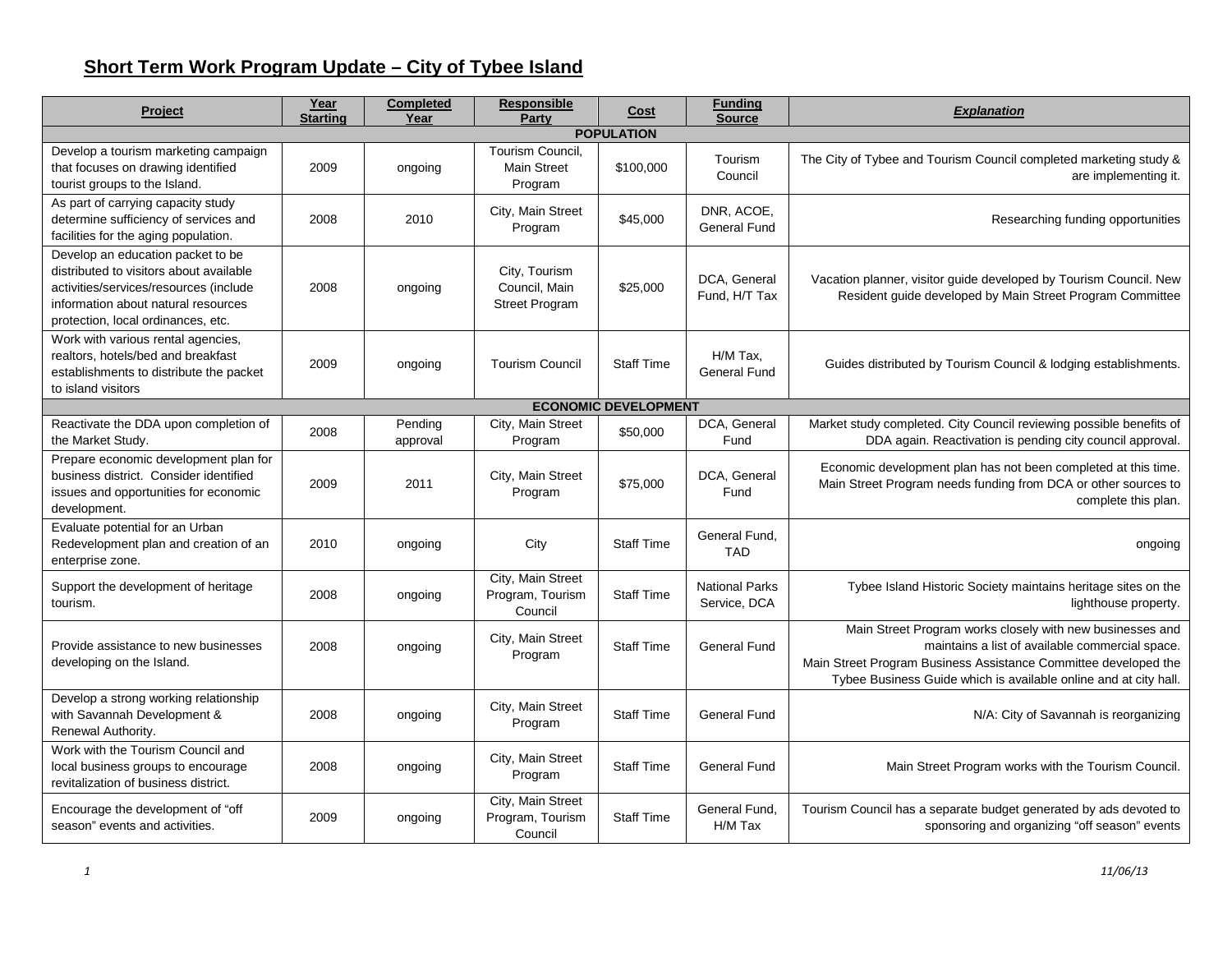| Develop and promote eco-tourism<br>businesses and resources.                                                                                          | 2010 | ongoing | City, Main Street<br>Program, Tourism<br>Council | <b>Staff Time</b> | General Fund,<br>H/M Tax     | These types of businesses and activities are promoted in the Tourism<br>Council brochures, as well as, the Main Street newsletters.                                                           |
|-------------------------------------------------------------------------------------------------------------------------------------------------------|------|---------|--------------------------------------------------|-------------------|------------------------------|-----------------------------------------------------------------------------------------------------------------------------------------------------------------------------------------------|
| Investigate potential for developing a<br>convention center on the Island.                                                                            | 2009 | 2011    | City, Main Street<br>Program, Tourism<br>Council | <b>Staff Time</b> | General Fund,<br>H/M Tax     | This has not been formally explored due to the shortage of land for<br>such space on the island.                                                                                              |
| Encourage small conventions to locate<br>on the Island during off-season.                                                                             | 2009 | ongoing | City, Main Street<br>Program, Tourism<br>Council | <b>Staff Time</b> | General Fund.<br>H/M Tax     | Tourism Council sees this as a future opportunity. Main Street<br>Program works with facilities hosting convention goers                                                                      |
| Implement beautification / façade<br>improvements in business districts<br>through a revolving loan program.                                          | 2010 | ongoing | City, Main Street<br>Program                     | \$10,000          | <b>DCA</b>                   | DDRLF application was made to DCA in 2009, but it was denied.<br>Activation of the DDA is pending.                                                                                            |
|                                                                                                                                                       |      |         |                                                  | <b>HOUSING</b>    |                              |                                                                                                                                                                                               |
| Develop recommendations for new<br>development, redevelopment, and<br>restoration that address mass, scale<br>and density of development.             | 2009 | ongoing | City, HPC                                        | \$65,000          | DCA, General<br>Fund         | Historic Preservation Commission and Main Street Program Design<br>Committee are developing design guidelines for easy reference.                                                             |
| Ensure that new development is<br>consistent with the character of the<br>neighborhood as defined in the Master<br>Plan.                              | 2008 | ongoing | City                                             | <b>Staff Time</b> | <b>General Fund</b>          | Planning and Zoning staff reports reference character area and<br>recommended development strategies. In Master Plan for site plans,<br>variances, special reviews, and subdivision requests. |
| Consider adopting a standard for<br>maximum lot coverage.                                                                                             | 2008 | ongoing | City                                             | <b>Staff Time</b> | <b>General Fund</b>          | City has a 65% green space of setback requirement.                                                                                                                                            |
| Consider allowing upstairs residential<br>development in commercial areas, if the<br>use is primarily commercial.                                     | 2008 | ongoing | City                                             | <b>Staff Time</b> | <b>General Fund</b>          | Mixed use is allowed by code in commercial zones.                                                                                                                                             |
| Consider the need for variances for<br>rooflines where floodplains restrict first<br>floor development, but do not allow<br>fourth floor development. | 2008 | ongoing | City                                             | <b>Staff Time</b> | General Fund                 | City's position on height variances is very firm.                                                                                                                                             |
|                                                                                                                                                       |      |         |                                                  | <b>LAND USE</b>   |                              |                                                                                                                                                                                               |
| Update Land Development Code in<br>accordance with vision of this Plan.                                                                               | 2008 | ongoing | City                                             | \$65,000          | DCA, General<br>Funds        | ongoing                                                                                                                                                                                       |
| As part of the update, restrict residential<br>down-zoning in commercial areas.                                                                       | 2008 | ongoing | City                                             | \$65,000          | DCA, General<br><b>Funds</b> | Postponed until update on character areas is completed.                                                                                                                                       |
| As part of the update, ensure zoning<br>regulations are consistent with the<br>Master Plan.                                                           | 2008 | ongoing | City                                             | \$65,000          | DCA, General<br>Funds        |                                                                                                                                                                                               |
| Improve the level of code enforcement.                                                                                                                | 2008 | ongoing | City                                             | <b>Staff Time</b> | <b>General Fund</b>          | Police Department now has an officer dedicated to code enforcement                                                                                                                            |
| Educate residents about zoning,<br>allowable land uses, and the rezoning<br>process.                                                                  | 2008 | ongoing | City                                             | <b>Staff Time</b> | General Fund                 | Planning & Zoning Department distributes Do You Need a Permit?<br>brochure regarding when a permit is required. It is available for the<br>public in the office and on the city website.      |
| Develop and adopt a Catastrophic<br>Disaster Rebuild Plan for the Island.                                                                             | 2009 | ongoing | City                                             | \$80,000          | <b>DCA</b>                   | This will be required for the next master plan update.                                                                                                                                        |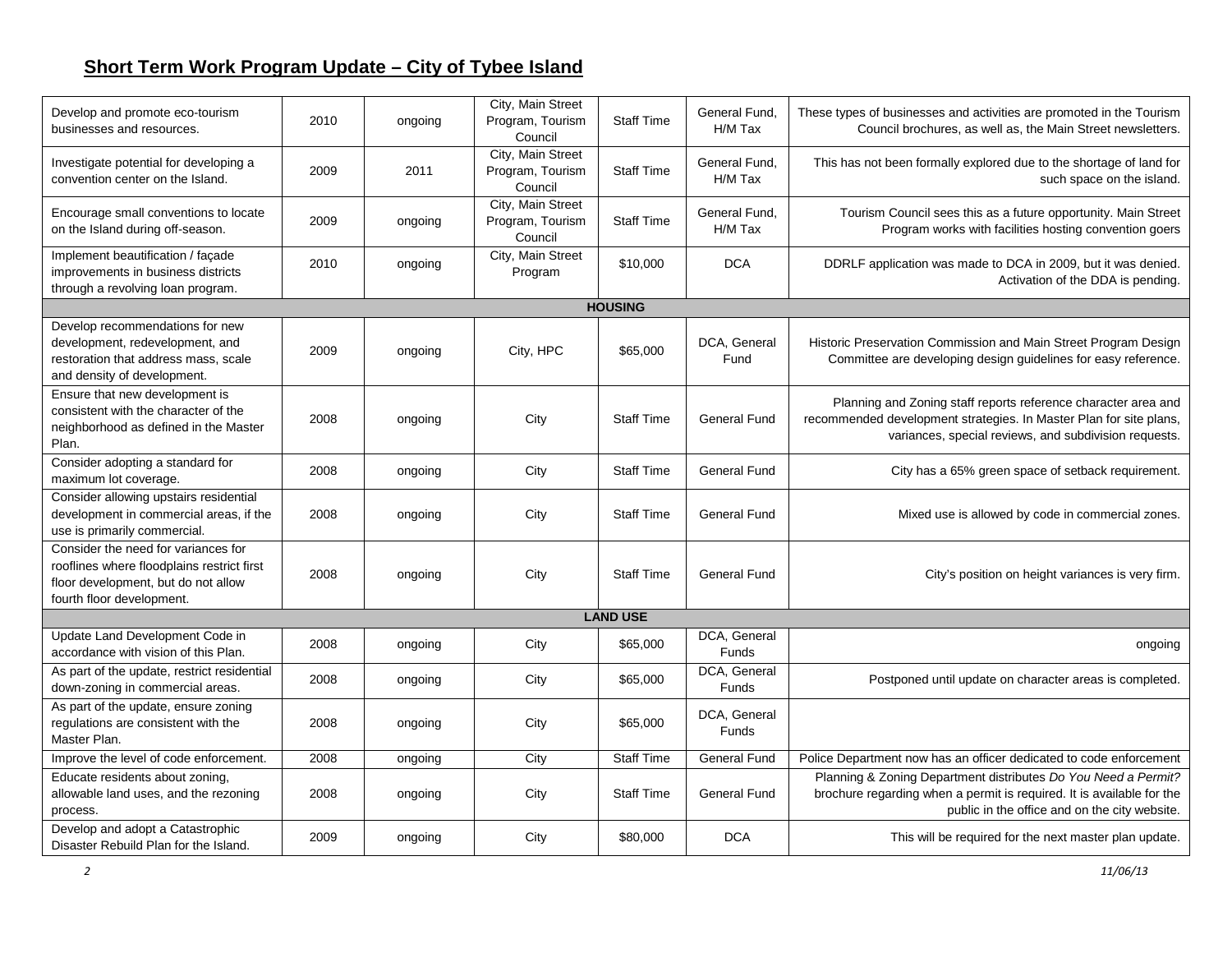| Develop a comprehensive GIS<br>database for the City.                                                                                                                      | 2008 | ongoing | City       | \$45,000              | General Fund,<br><b>CRC</b>        | Basic GIS with W & S, Drainage, Streets, Property and trees are<br>currently completed.                                                                                                                                                                                                                              |
|----------------------------------------------------------------------------------------------------------------------------------------------------------------------------|------|---------|------------|-----------------------|------------------------------------|----------------------------------------------------------------------------------------------------------------------------------------------------------------------------------------------------------------------------------------------------------------------------------------------------------------------|
|                                                                                                                                                                            |      |         |            | <b>TRANSPORTATION</b> |                                    |                                                                                                                                                                                                                                                                                                                      |
| Conduct transportation engineering                                                                                                                                         |      |         |            |                       |                                    |                                                                                                                                                                                                                                                                                                                      |
| study in accordance with issues &<br>opportunities identified in this Plan.                                                                                                | 2009 | 2010    | CORE, City | \$125,000             | DCA, General<br>Fund               | RS & H conducted a Hwy 80 Corridor Pedestrian/Traffic study in<br>2010.                                                                                                                                                                                                                                              |
| As part of this study, explore possibility<br>of taking control of Butler/Highway 80.                                                                                      | 2009 | 2011    | CORE, City | \$125,000             | GDOT, DCA,<br>General Fund         | Maintenance cost would be cost prohibitive.                                                                                                                                                                                                                                                                          |
| As part of the study, explore potential to<br>offer subsidized open-air trolley<br>services around the Island to reduce<br>traffic.                                        | 2009 | 2011    | CORE, City | \$125,000             | GDOT, DCA,<br><b>General Fund</b>  | Private businesses have taken the lead in this area.                                                                                                                                                                                                                                                                 |
| As part of this study, explore charging<br>additional "hotel tax" to help fund a city<br>subsidized on and off Island<br>transportation system.                            | 2009 | 2011    | CORE, City | \$125,000             | GDOT, DCA,<br>General Fund         | The Coastal Regional Commission provides a Savannah to Tybee<br>Beach Shuttle. Currently funding is no longer needed for this service<br>through an additional "hotel tax"                                                                                                                                           |
| As part of this study, investigate<br>potential to make Highway 80 a toll<br>road.                                                                                         | 2009 | 2011    | CORE, City | \$125,000             | GDOT, DCA,<br>General Fund         | A toll road would make visiting Tybee cost prohibitive. There are<br>concerns on how the city would be able to control parking locations &<br>ensure that once a toll payment is received, a parking space would<br>be available considering Tybee's limited public parking versus<br>demand during the peak season. |
| As part of this study, investigate need<br>and potential to locate a parking garage<br>on the Island.                                                                      | 2009 | ongoing | CORE, City | \$125,000             | GDOT, DCA,<br>General Fund         | This issue continues to be explored. The cost of a parking garage<br>may be prohibitive due to the seasonal demand for parking and<br>shortage of land.                                                                                                                                                              |
| As part of this study, investigate<br>feasibility of using commercial parking<br>lots for public parking.                                                                  | 2009 | ongoing | CORE, City | \$125,000             | GDOT, DCA,<br>General Fund         | City council has permitted two commercial public parking lots as<br>private parking lots.                                                                                                                                                                                                                            |
| As part of this study, develop "peak<br>use" contingency for parking.                                                                                                      | 2009 | ongoing | CORE, City | \$125,000             | GDOT, DCA,<br>General Fund         | The parking committee and city council continue to study the need for<br>more parking during the peak parking season.                                                                                                                                                                                                |
| Coordinate with GDOT to ensure that<br>any widening of the Lazaretto Creek<br>bridge includes a separate bike lane                                                         | 2008 | ongoing | City       | <b>Staff Time</b>     | General Fund                       | Separate bicycle/pedestrian lane is current part of the conceptual<br>GDOT bridge plans.                                                                                                                                                                                                                             |
| Encourage development of the bikeway<br>to connect Tybee Island with<br>Wilmington Island                                                                                  | 2008 | ongoing | City       | <b>Staff Time</b>     | General Fund                       | GDOT bridge plan shows connectivity to current McQueen's Trail.                                                                                                                                                                                                                                                      |
| As part of Land Code Update, develop<br>zoning overlay to require easements<br>from property owners along Highway80<br>to complete the Tybee/Wilmington<br>Island bikeway. | 2009 | ongoing | City       | \$65,000              | DCA, General<br>Fund               |                                                                                                                                                                                                                                                                                                                      |
| Develop multi-use paths throughout the<br>City.                                                                                                                            | 2011 | ongoing | City       | \$150,000             | DCA, DNR,<br>GDOT,<br>General Fund | Bicycle routes created for bicycle friendly designation.                                                                                                                                                                                                                                                             |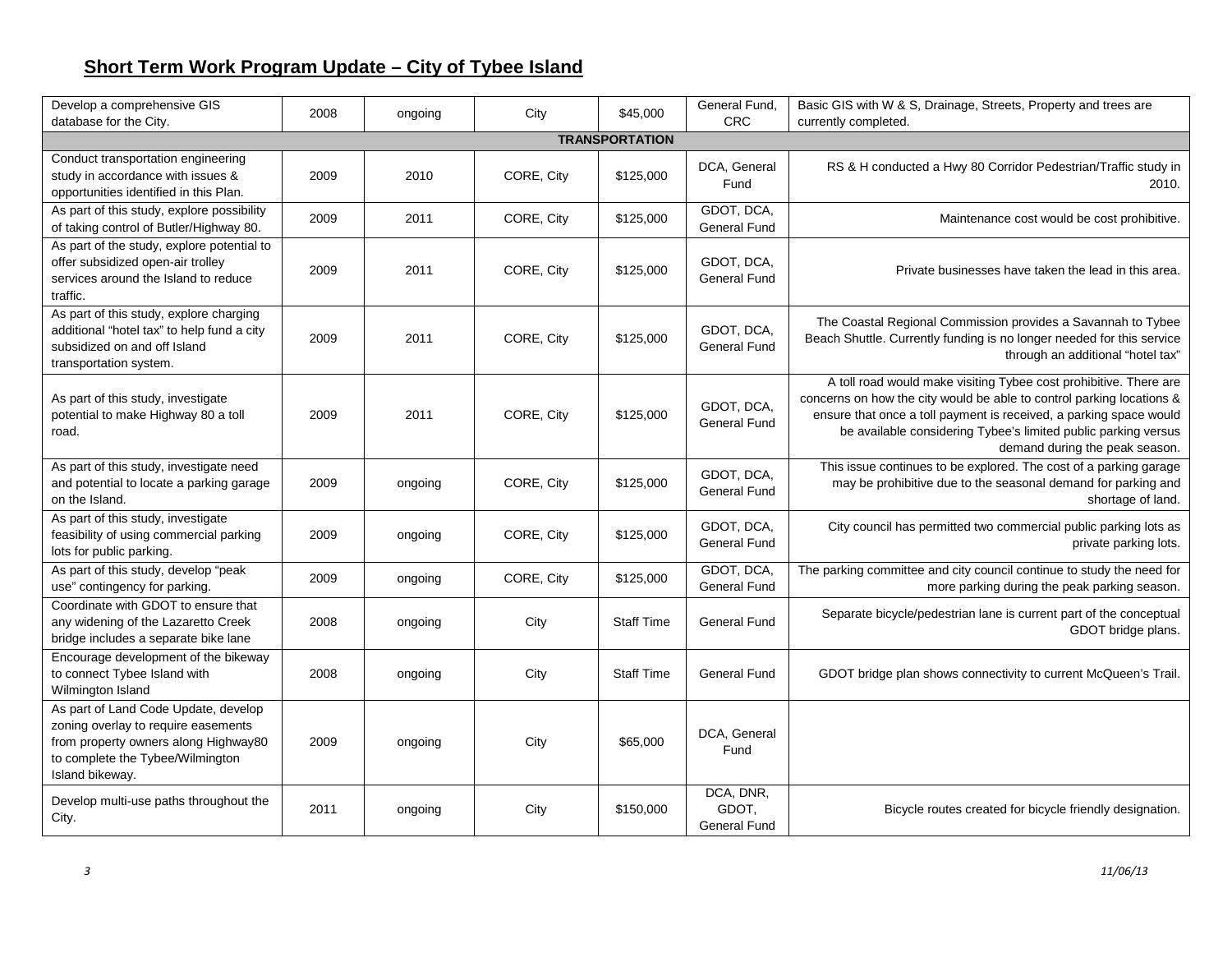| Support and Implement beautification<br>and streetscaping along Butler<br>Avenue/Highway 80                                                  | 2011 | ongoing. | City                                             | \$250,000         | GDOT,<br>General Fund                               | Streetscaping project completed from 14 <sup>th</sup> Street to Tybrisa (16 <sup>th</sup> )<br>Street). Additional Hwy 80 80 median improvement are planned in FY<br>14.                                                                             |  |  |
|----------------------------------------------------------------------------------------------------------------------------------------------|------|----------|--------------------------------------------------|-------------------|-----------------------------------------------------|------------------------------------------------------------------------------------------------------------------------------------------------------------------------------------------------------------------------------------------------------|--|--|
| Continue to bring level of service up to<br>streets designated use with regular<br>resurfacing program.                                      | 2008 | ongoing  | City                                             | \$155,000         | <b>GDOT LMIG,</b><br>SPLOST,<br><b>General Fund</b> | City continues to implement DPW 5-year resurfacing plan.                                                                                                                                                                                             |  |  |
| Clearly define parking requirements for<br>seasonal rentals and educate visitors<br>about requirements.                                      | 2008 | ongoing  | City, Main Street<br>Program, Tourism<br>Council | <b>Staff Time</b> | <b>General Fund</b>                                 | Pay-to Park signage has improved including the signage at the<br>entrance to the C-2 business corridor. A parking map is available<br>online and at city hall showing major public parking areas.                                                    |  |  |
| Educate residents and visitors about<br>transportation related ordinances,<br>alternative transit, and alternative<br>transportation routes. | 2008 | ongoing  | City, Main Street<br>Program, Tourism<br>Council | <b>Staff Time</b> | General Fund                                        | Coastal Regional Commission Shuttle is promoted by the Main Street<br>Program and Tourism Council. Bicycle transportation is promoted by<br>the bicycle friendly committee and bicycle rental companies.                                             |  |  |
| Arterial roads upgrade                                                                                                                       | 2013 | ongoing  | City                                             | \$178,000         | <b>SPLOST</b>                                       | Widen and pave Jones Avenue - FY 14                                                                                                                                                                                                                  |  |  |
| Enhance entry way to city                                                                                                                    | 2012 | ongoing  | City                                             | \$10,000          | <b>General Fund</b>                                 | Upgrade median plantings on Hwy 80- FY 14                                                                                                                                                                                                            |  |  |
| Road maintenance                                                                                                                             |      |          | City                                             | \$36,021          | <b>SPLOST</b>                                       | Salt Meadows (S. Polk) Street Maintenance- FY 14                                                                                                                                                                                                     |  |  |
| Bicycle/pedestrian facilities upgrade                                                                                                        | 2011 | ongoing  | City                                             | \$232,547         | <b>GDOT TE</b><br>Grant, &<br><b>SPLOST</b>         | Construct bicycle/pedestrian path North of Hwy 80 on abandoned<br>railroad bed. - FY 14 & FY 15                                                                                                                                                      |  |  |
| <b>CULTURAL &amp; HISTORIC RESOURCES</b>                                                                                                     |      |          |                                                  |                   |                                                     |                                                                                                                                                                                                                                                      |  |  |
| Revisit the potential for establishing<br>"Local Historic Districts" on the Island.                                                          | 2008 | ongoing  | City, Main Street<br>Program, HPC                | <b>Staff Time</b> | <b>General Fund</b>                                 |                                                                                                                                                                                                                                                      |  |  |
| As part of Land Code Update, review<br>and update section 14 of Tybee's Land<br>Development Code.                                            | 2009 | ongoing  | City                                             | <b>Staff Time</b> | <b>General Fund</b>                                 | Historic Preservation Commission and Planning and Zoning<br>Department continue to update.                                                                                                                                                           |  |  |
| Use Historic Review Committee to<br>determine appropriate design guidelines                                                                  | 2010 | ongoing  | City, Main Street<br>Program, HPC                | <b>Staff Time</b> | <b>General Fund</b>                                 | Historic Preservation Commission and Main Street Program Design<br>Committee are developing design guidelines with references.                                                                                                                       |  |  |
| <b>Pursue Certified Local Government</b><br>Status.                                                                                          | 2011 | ongoing  | City, Main Street<br>Program                     | <b>Staff Time</b> | General Fund                                        | Application submitted August 2013                                                                                                                                                                                                                    |  |  |
| Establish a GIS inventory of historic<br>structures.                                                                                         | 2008 | ongoing  | City, Main Street<br>Program                     | <b>Staff Time</b> | General Fund,<br>CRC                                |                                                                                                                                                                                                                                                      |  |  |
| Educate residents and developers with<br>regard to cost effective materials,<br>treatments                                                   | 2008 | ongoing  | City, Main Street<br>Program, HPC                | <b>Staff Time</b> | <b>General Fund</b>                                 | Historic Preservation Commission and Main Street Program Design<br>Committee are developing design guidelines with references.                                                                                                                       |  |  |
| Work with historic preservation groups<br>to seek funding to assist with restoration<br>projects                                             | 2008 | ongoing  | City, Main Street<br>Program                     | <b>Staff Time</b> | General Fund                                        |                                                                                                                                                                                                                                                      |  |  |
| Educate owners of historic structures<br>about economic benefits such as tax<br>credits, conservation easements, tax<br>freezes, etc.        | 2008 | ongoing  | City, Main Street<br>Program, HPC                | <b>Staff Time</b> | <b>General Fund</b>                                 | City adopted revised Land Development Code Section 14-060,<br>Historic Preservation on 6.13.13: A permit review procedure in which<br>the HPC review applications for buildings 50+ years and conveys the<br>benefits of preservation to the owners. |  |  |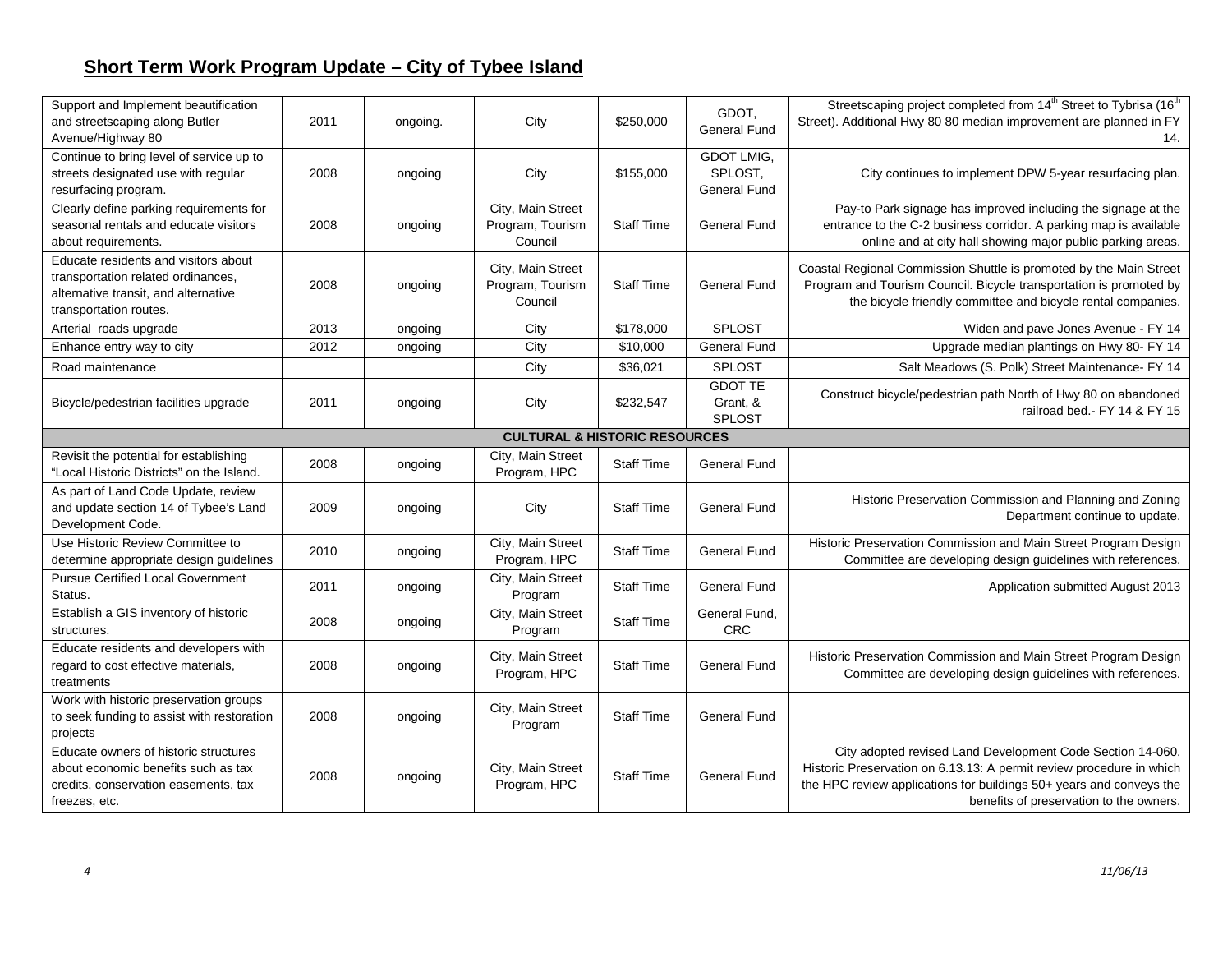| Support the City's Arts Commission and<br>the development of additional cultural<br>resources.                                                                                         | 2008 | ongoing | City                                             | <b>Staff Time</b>        | <b>General Fund</b>                            | City's Arts Commission decommissioned when the BHT program was<br>formed and is now part of the Main Street Program                                                                                                                                |
|----------------------------------------------------------------------------------------------------------------------------------------------------------------------------------------|------|---------|--------------------------------------------------|--------------------------|------------------------------------------------|----------------------------------------------------------------------------------------------------------------------------------------------------------------------------------------------------------------------------------------------------|
| Continue to support the renovation of<br>Tybee Post Theatre.                                                                                                                           | 2008 | ongoing | City                                             | <b>Staff Time</b>        | General Fund                                   | City loaned the Tybee Post Theatre \$65,000 for renovations.                                                                                                                                                                                       |
| Consider the development of a public<br>arts center/artist incubator center.                                                                                                           | 2008 | 2012    | City                                             | <b>Staff Time</b>        | General Fund                                   | City leased Art Center to Tybee Arts Association in 2012.                                                                                                                                                                                          |
| Continue to support Lighthouse<br>Museum.                                                                                                                                              | 2008 | ongoing | City                                             | <b>Staff Time</b>        | General Fund                                   | FY 14 community grant award                                                                                                                                                                                                                        |
|                                                                                                                                                                                        |      |         |                                                  | <b>NATURAL RESOURCES</b> |                                                |                                                                                                                                                                                                                                                    |
| Develop complete GIS inventory of<br>City's natural resources.                                                                                                                         | 2008 | ongoing | City                                             | \$45,000                 | CRC, General<br>Fund                           | A partial tree inventory was completed with a forestry grant and<br>entered into the GIS in 2009.                                                                                                                                                  |
| Prioritize acquisition and preservation of<br>greenspace, parks and conservation<br>easements.                                                                                         | 2008 | ongoing | City                                             | <b>Staff Time</b>        | General Fund                                   | City has a greenspace fund for matching funding.                                                                                                                                                                                                   |
| Create linkages between green space,<br>parks, cultural, and historic interest<br>points.                                                                                              | 2011 | ongoing | City                                             | <b>Staff Time</b>        | GDOT, DCA,<br>GDNR,<br>County,<br>General Fund | The planned Hwy 80 bicycle/pedestrian trail with link greenspace and<br>historic sites.                                                                                                                                                            |
| Identify various tools that support<br>preservation efforts such as grants,<br>conservation easements, etc.                                                                            | 2008 | ongoing | City                                             | <b>Staff Time</b>        | General Fund                                   |                                                                                                                                                                                                                                                    |
| Continue to implement the NPDES<br>Phase I MS4 Permit SWMP.                                                                                                                            | 2008 | ongoing | City, MPC, County                                | \$25,000                 | General Fund                                   | Public Works and Zoning & Planning Department continues in<br>partnership with MPC/Chatham County to implement this every year.                                                                                                                    |
| Implement a citywide bacteria<br>monitoring program to identify the<br>source of bacteria contamination on the<br>beaches.                                                             | 2009 | ongoing | City                                             | \$25,000                 | GDNR,<br><b>General Fund</b>                   | Bacteria and beach water quality is monitored via a partnership with<br>Coastal Environmental Services, EPD & Chatham County                                                                                                                       |
| Implement a sanitary sewer inspection<br>and rehabilitation program in<br>compliance with NPDES requirements.                                                                          | 2008 | ongoing | City                                             | \$440,000                | <b>SPLOST</b>                                  | Master plan has been created for prioritized repairs and upgrades<br>which is being implemented.                                                                                                                                                   |
| Provide education to visitors on natural<br>resource protection efforts including:<br>recycling, water conservation,<br>stormwater pollution, and respect of<br>marine and marsh life. | 2008 | ongoing | City, Main Street<br>Program, Tourism<br>Council | \$25,000                 | DCA, General<br>Fund                           | This is accomplished through literature provided at visitor's center,<br>city hall and social media. Keep Tybee Tidy marketing campaign<br>which included beachside educational signage made possible<br>through the GDNR Coastal Incentive Grant. |
| Develop a targeted education program<br>from developers that cover topics such<br>as E & S control, buffers, tree protection<br>and storm water management                             | 2008 | ongoing | City                                             | \$5,000                  | Permit Fees,<br>DCA, NRCS                      | Planning & Zoning Department updated the Erosion Control for<br>Builders handout on 3.3.12                                                                                                                                                         |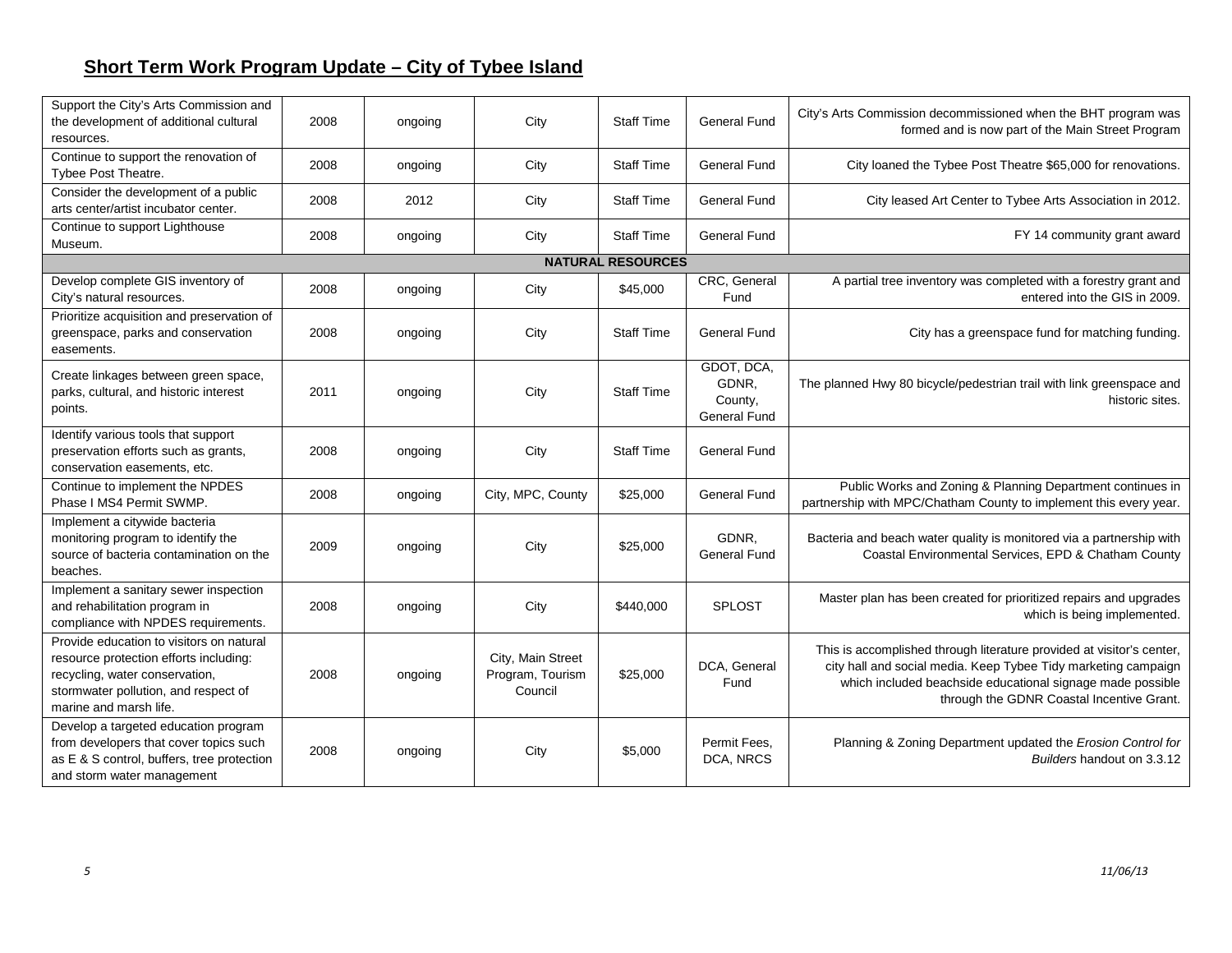| As part of the Land Code Update, allow<br>for and encourage Low Impact<br>Development practices such as rain<br>barrels, green roofs and rain gardens in<br>public and private projects. | 2009 | ongoing | City | \$65,000          | DCA. General<br>Fund                | Community Garden started in 2010 on city property is a<br>demonstration project for water reuse.                                                                                                         |
|------------------------------------------------------------------------------------------------------------------------------------------------------------------------------------------|------|---------|------|-------------------|-------------------------------------|----------------------------------------------------------------------------------------------------------------------------------------------------------------------------------------------------------|
| As part of the Wayfinding Project, place<br>interpretive signage on dune crossings<br>and along trails to educate residents<br>and visitors about the fragile coastal<br>environment.    | 2008 | 2010    | City | \$50,000          | GDNR,<br><b>General Fund</b>        | Signs have been placed near beach access points by Marine<br>Science Center via a GDNR Coastal Incentive Grant.                                                                                          |
| Continue to work with DNR for<br>wetlands/marsh protection                                                                                                                               | 2008 | ongoing | City | <b>Staff Time</b> | <b>General Fund</b>                 |                                                                                                                                                                                                          |
| As part of the Land Code Update,<br>review Tree Ordinance; develop<br>incentives to promote the retention of<br>trees as opposed to removal and<br>replacement.                          | 2009 | ongoing | City | <b>Staff Time</b> | General Fund.<br><b>GFC</b>         | Tree Ordinance update is occurring with the assistance of the<br>Georgia Forestry Commission. To be completed by October 2014.                                                                           |
| Support Marine Science Center<br>Relocation.                                                                                                                                             | 2008 | ongoing | City | \$600,000         | <b>SPLOST</b>                       | City council to review a new location land and building lease option in<br>the near future.                                                                                                              |
| Continue to support work of Marine<br>Science Center.                                                                                                                                    | 2008 | ongoing | City | <b>Staff Time</b> | <b>General Fund</b>                 | FY 14 Community Grant Award                                                                                                                                                                              |
| Continue urban reforestation program.                                                                                                                                                    | 2008 | ongoing | City | Varies            | "Palms Up"<br>Fund, General<br>Fund | DPW coordinates with Savannah Tree Foundation to plant native<br>trees on island                                                                                                                         |
| Continue to monitor drainage issues in<br>dunes.                                                                                                                                         | 2008 | ongoing | City | <b>Staff Time</b> | <b>General Fund</b>                 |                                                                                                                                                                                                          |
| Promote the use of native<br>plants/xeriscape through the<br>development of landscaping guidelines.                                                                                      | 2008 | ongoing | City | <b>Staff Time</b> | General Fund                        |                                                                                                                                                                                                          |
| Improve recreational beach experience<br>with a cleaner beach                                                                                                                            | 2013 | ongoing | City | \$94,000          | <b>General Fund</b>                 | Beach Rake and Upgraded Tractor - City Council voted to postpone<br>application for GDNR permit - FY15                                                                                                   |
| Improved and upgraded beach & public<br>park restrooms                                                                                                                                   | 2008 | ongoing | City | \$84,000          | <b>SPLOST</b>                       | FY 15                                                                                                                                                                                                    |
| Replace aging sewer lines                                                                                                                                                                | 2013 | ongoing | City | \$722,378         | Water & Sewer<br>Fund, GEFA<br>Loan | Force Main # 6 - Replace 60 year old 12 inch Sewer Force which<br>starts at Sewer Lift Statin #6 & carries the sewer to the WWTP - FY<br>14                                                              |
| Upgrade WWTP processes                                                                                                                                                                   | 2017 | ongoing | City | \$1.5 million     | Water & Sewer<br>Fund               | 50 ft. Diameter Clarifier - Add a 3 <sup>rd</sup> 50 foot Diameter Clarifier for<br>added capacity due to heavier flows during peak season & be able to<br>take one down when needed for repairs - FY 18 |
| Prepare for sea level rising                                                                                                                                                             | 2013 | ongoing | City | \$375,000         | Water & Sewer<br>Fund               | Raise 3 well houses and control equipment up to base flood elevation<br>plus 1 foot free board for hurricane & flood purposes -FY 14 & FY 15                                                             |
| Rehab city wells                                                                                                                                                                         | 2016 | ongoing | City | \$65,000          | Water & Sewer<br>Fund               | Rehab the well at Fort Screven to increase production because of<br>scale buildup. Chemical was out - FY16                                                                                               |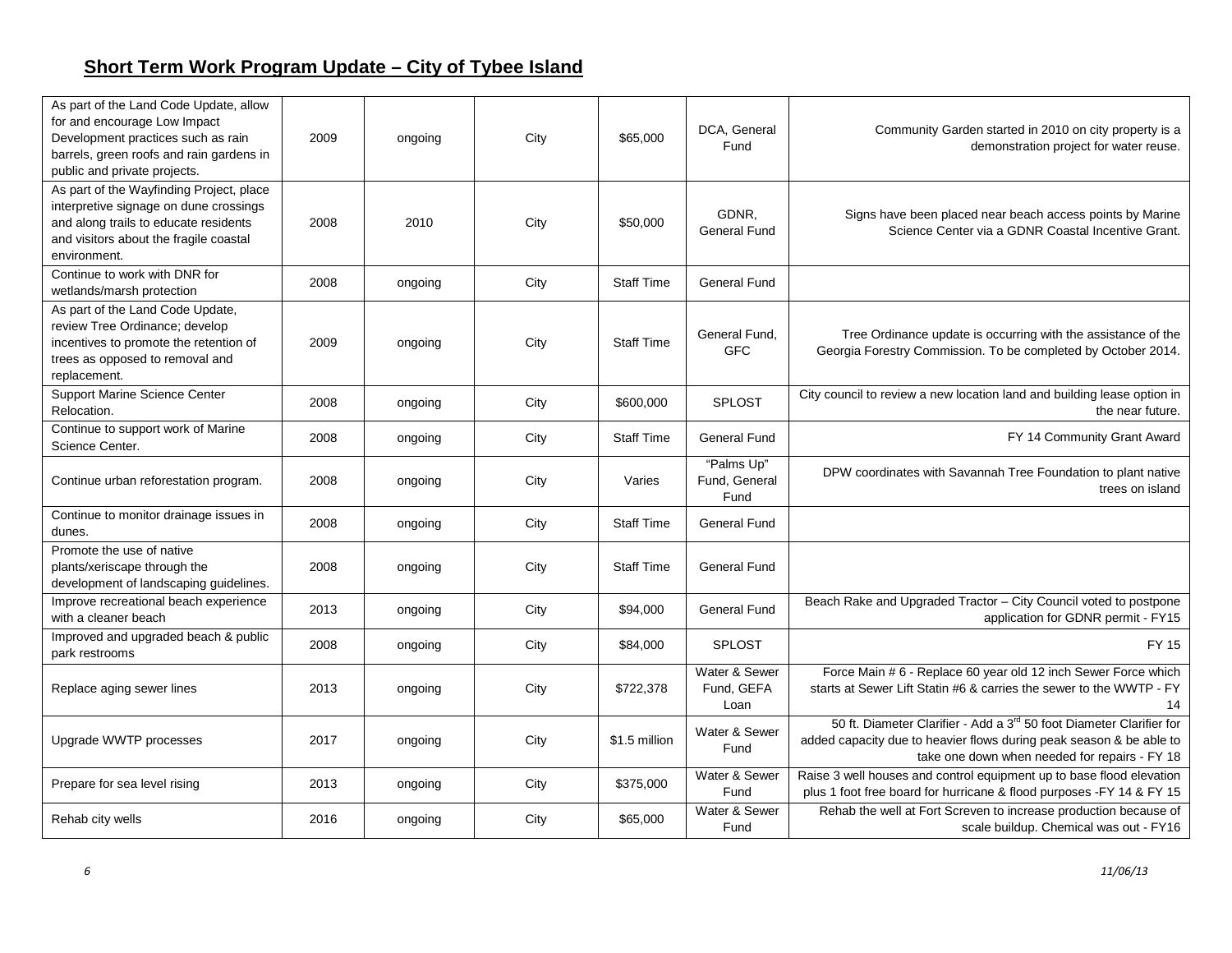| Repair and maintain WWTP                                                                                                               | 2016 | ongoing | City                          | \$600,000                        | Water & Sewer<br>Fund                                                         | Replace UV Bulb System To replace aging 4,000 watt bulb system to<br>new low wattage bulb system on the ultra violet disinfection system at<br>the WWTP - FY16 |
|----------------------------------------------------------------------------------------------------------------------------------------|------|---------|-------------------------------|----------------------------------|-------------------------------------------------------------------------------|----------------------------------------------------------------------------------------------------------------------------------------------------------------|
| Conserve water with WWTP reuse<br>Water System                                                                                         | 2013 | ongoing | City                          | \$250,000                        | Water & Sewer<br>Fund                                                         | Station Pump and Equipment Building: To use reuse wastewater<br>instead of potable water for process equipment at the WWTP - FY 14                             |
| Reduce dry trash waste                                                                                                                 | 2013 | 2013    | City                          | \$20,000                         | <b>General Fund</b>                                                           | Modified yard waste policy at DPW transfer station. Created Dry<br>Trash Depository - FY 14 - Completed                                                        |
| Improve method of collecting trash &<br>recycling off beach                                                                            | 2013 | ongoing | City                          | \$5,200                          | <b>General Fund</b>                                                           | Dump Trailer for Beach Recycling - FY14                                                                                                                        |
| Reduce yard waste volume                                                                                                               | 2015 | ongoing | City                          | \$272,000                        | <b>General Fund</b>                                                           | Horizontal Grinder - FY16                                                                                                                                      |
| Promote water conservation                                                                                                             | 2013 | ongoing | City                          | \$733,054                        | SPLOST,<br>Water & Sewer<br>Fund                                              | AMR System- New drive-by AMR system will be completed in FY 13.<br>Fixed system scheduled for FY14                                                             |
| Continue to seek funding and<br>implement beach re-nourishment for<br>storm surge protection and recreational<br>beach                 | 2008 | ongoing | City                          | \$15 million                     | Federal, State,<br>County,<br>SPLOST, H/M<br>Tax Fund,<br><b>General Fund</b> | Mayor Buelterman recently met with Governor Deal to confirm his<br>support for state funding of beach renourishment in 2015.                                   |
|                                                                                                                                        |      |         |                               | <b>FACILITIES &amp; SERVICES</b> |                                                                               |                                                                                                                                                                |
| Conduct a study to determine the<br>carrying capacity of the Island as it<br>relates to infrastructure and natural<br>resources.       | 2008 | ongoing | City                          | \$45,000                         | GDNR, DCA,<br><b>General Fund</b>                                             | An initial study was started by a UGA intern.                                                                                                                  |
| Develop a capital improvement plan to<br>be implemented in conjunction with<br>road rehabilitation                                     | 2008 | ongoing | City                          | \$100,000                        | GDOT,<br>SPLOST,<br><b>General Fund</b>                                       | The city has a DPW 5-year resurfacing plan that is implemented<br>depending on funding availability.                                                           |
| As part of carrying capacity study,<br>develop a water supply contingency<br>plan that evaluates and plans for<br>alternative sources. | 2008 | ongoing | City                          | \$45,000                         | GDNR, EPD,<br>Water & Sewer<br>Fund                                           | Researching funding opportunities                                                                                                                              |
| Conduct a GIS inventory of the number<br>of shallow wells and septic tanks on the<br>Island.                                           | 2008 | ongoing | City                          | \$10,000                         | GDNR, EPD,<br>CRC, Water &<br>Sewer Fund                                      |                                                                                                                                                                |
| Work with YMCA to develop programs<br>at the gym.                                                                                      | 2008 | ongoing | City                          | <b>Staff Time</b>                | General Fund                                                                  | YMCA established a Friday night Skate Night for youth.                                                                                                         |
| Support continued planning and<br>program development for the Rivers<br>End Campground to attract visitors in<br>the off season.       | 2009 | ongoing | City, Tourism<br>Council      | <b>Staff Time</b>                | <b>General Fund</b>                                                           | Campground is funded via an enterprise fund.                                                                                                                   |
| Develop a plan for the construction and<br>maintenance of a swimming pool.                                                             | 2012 |         | City, Tybee Pool<br>Committee | \$300,000 -<br>\$500,000         | grants                                                                        | Tybee Pool Committee has been hosting fund raisers and exploring<br>grant opportunities                                                                        |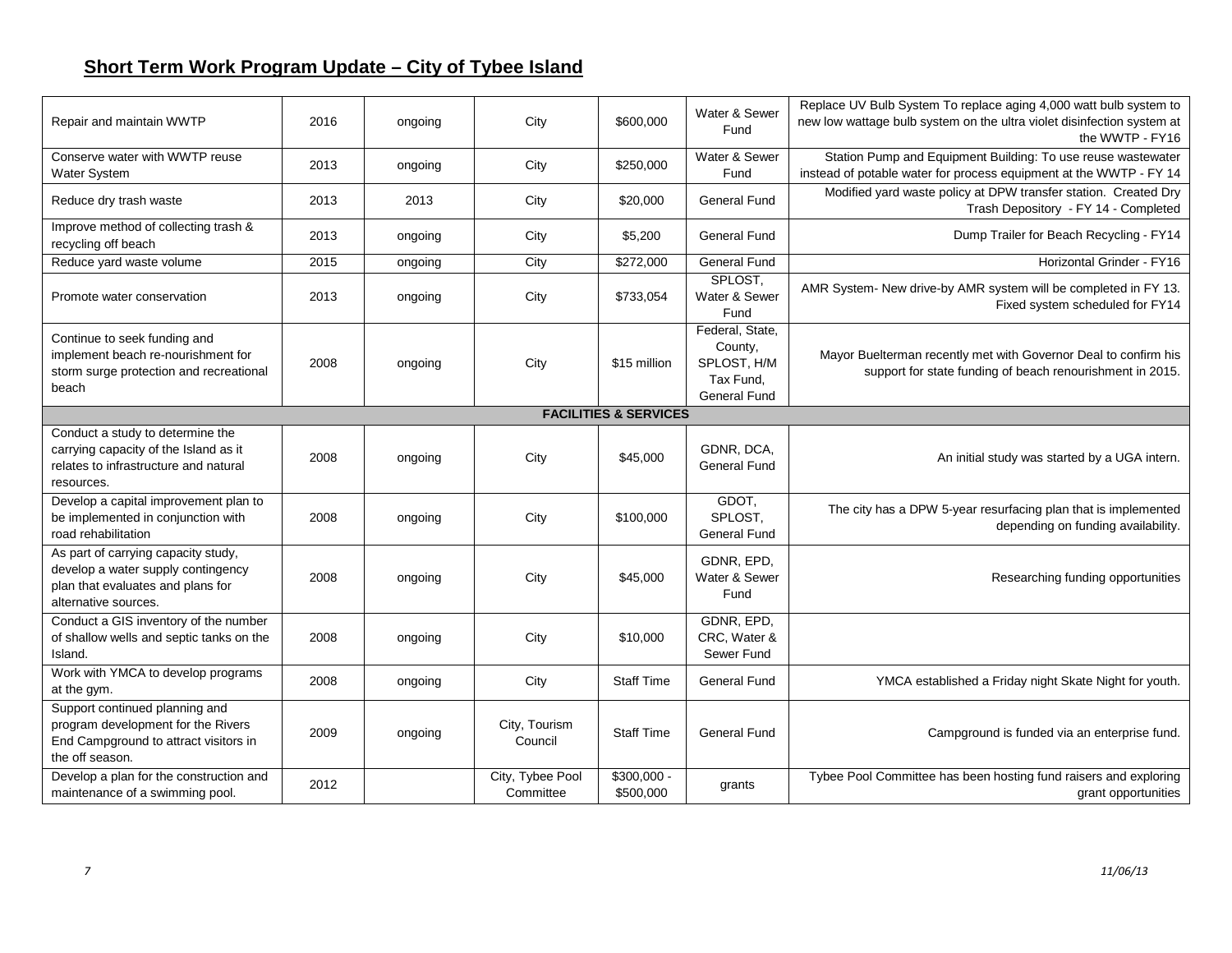| Continue to upgrade sidewalks / public<br>facilities to be ADA compliant                                                                                                                                 | 2008 | ongoing | City       | \$15,750               | GDOT,<br>SPLOST,<br><b>General Fund</b> | The addition of ADA sidewalks on Butler Avenue from 18th Street to<br>19th Street -. Property owners have been notified about ADA sidewalk<br>project. Some attended infrastructure committee meeting in August<br>2013 to discuss project. |
|----------------------------------------------------------------------------------------------------------------------------------------------------------------------------------------------------------|------|---------|------------|------------------------|-----------------------------------------|---------------------------------------------------------------------------------------------------------------------------------------------------------------------------------------------------------------------------------------------|
| Continue upgrade of sewer collection<br>system; improve efficiency, reduce<br>storm water intrusion and explore<br>feasibility of connecting existing septic<br>systems users to the treatment facility. | 2008 | ongoing | City       | \$2.2 million          | SPLOST.<br>Water & Sewer<br>Fund        | Without expansion of WWTP which is not needed at this point,<br>sources of reuse water are limited.                                                                                                                                         |
| Continue to improvements to the public<br>works complex.                                                                                                                                                 | 2008 | ongoing | City       | \$300,000              | <b>General Fund</b>                     | FY 14 Budget Improvements to the yard waste collection system are<br>listed under environmental improvements.                                                                                                                               |
| Continue to maintain/replace as<br>necessary all public works equipment                                                                                                                                  | 2008 | ongoing | City       | \$100,000              | <b>General Funds</b>                    | DPW truck is schedule in 5-year CIP in FY 15 (\$25,000)                                                                                                                                                                                     |
| After completion of master plan, make<br>recommended improvements to Storm<br>Drainage System.                                                                                                           | 2010 | ongoing | City       | \$750,000              | <b>SPLOST</b>                           | DPW has now completed Tybrisa, Alley 3 drainage improvements.                                                                                                                                                                               |
| Water lines -aging line replacement                                                                                                                                                                      | 2013 | ongoing | City       | \$2.7 M                | Water & Sewer<br>Fund, GEFA<br>Loan     | Replace aging waterlines - Jones Avenue, Hwy 80, & 2nd and Van<br>Horn - City is in the design stage.                                                                                                                                       |
| Develop design & architectural<br>drawings for project & construct new<br>public safety facility.                                                                                                        | 2009 | ongoing | City       | \$3.5 million          | <b>SPLOST</b>                           | City is in the design stage. Construction to begin in December of<br>2013.                                                                                                                                                                  |
| Public access to the beach - dune<br>crossovers replacements                                                                                                                                             | 2008 | ongoing | City, GDNR | \$35,000/<br>crossover | <b>General Fund</b>                     | Dune crossovers are replaced based on a schedule. City replaces<br>and/or extends 2 crossovers per year                                                                                                                                     |
| City facilities - ADA access upgrades                                                                                                                                                                    |      |         | City, MRS  | \$26,500               | <b>SPLOST</b>                           | MRS ADA access                                                                                                                                                                                                                              |
| Public Safety- Fire Department<br>equipment replacement                                                                                                                                                  | 2014 | ongoing | City       | \$750,000              | General Fund                            | Fire Engine Pumper - FY 15 with three years of payments possible.                                                                                                                                                                           |
| Public Safety - Public Safety- Fire<br>Department equipment replacement                                                                                                                                  | 2014 | ongoing | City       | \$145,000              | <b>General Fund</b>                     | Rescue Mini Pumper - FY 15                                                                                                                                                                                                                  |
| Public Safety - Fire Department<br>equipment upgrade                                                                                                                                                     | 2014 | ongoing | City       | \$11,000               | <b>General Fund</b>                     | Additional Thermal Imagery Camera - FY 15                                                                                                                                                                                                   |
| Public Safety - Fire Department training<br>facilities upgrade                                                                                                                                           | 2014 | ongoing | City       | \$112,000              | General Fund                            | Fire Mobile Burn Trailer - FY 15                                                                                                                                                                                                            |
| Public Safety - Police Department<br>upgrades                                                                                                                                                            | 2013 | 2013    | City       | \$9,000                | <b>General Fund</b>                     | Intox 9000- FY 14                                                                                                                                                                                                                           |
| Public Safety - Police Department<br>equipment upgrade                                                                                                                                                   | 2014 | ongoing | City       | \$20,000               | General Fund                            | Tag Plate Reader - FY 15                                                                                                                                                                                                                    |
| Public park upgrades                                                                                                                                                                                     | 2014 | ongoing | City       | \$24,000               | <b>General Fund</b>                     | Additional Large Pavilion & Renovate Jaycee Park Turf - Pavilion is<br>scheduled in FY 15. Jaycee Park Turf improvements are in FY 14.                                                                                                      |
| City Hall- interior and exterior upgrades<br>& maintenance                                                                                                                                               | 2014 | ongoing | City       | \$12,500               | <b>General Fund</b>                     | Redo Wood Floors, Sidewalks and Landscaping - Scheduled for FY<br>15 in 5-year CIP                                                                                                                                                          |